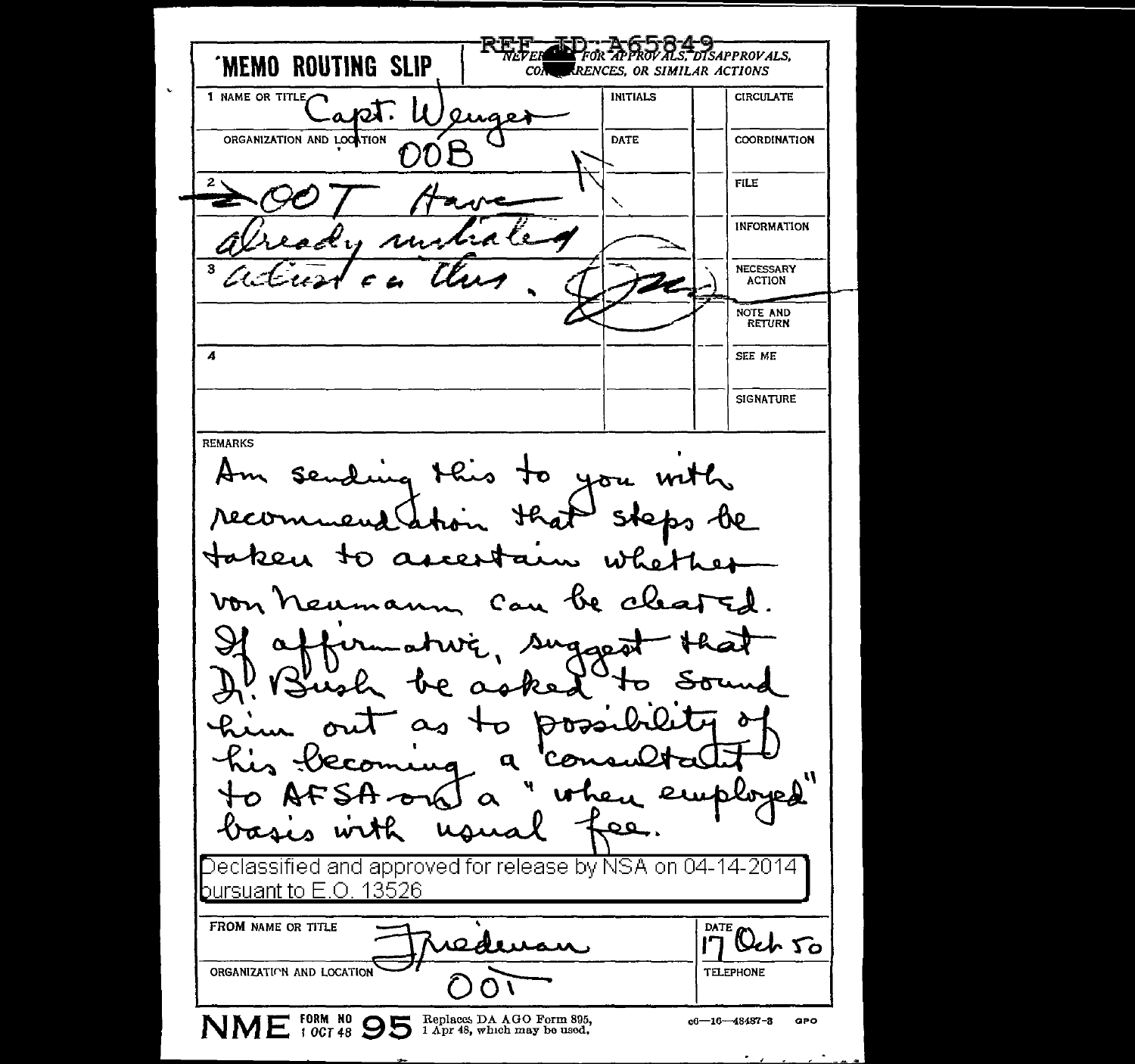**REF** ID: A65849  $\Delta$ Seema good clean him & them idea it gethrin interested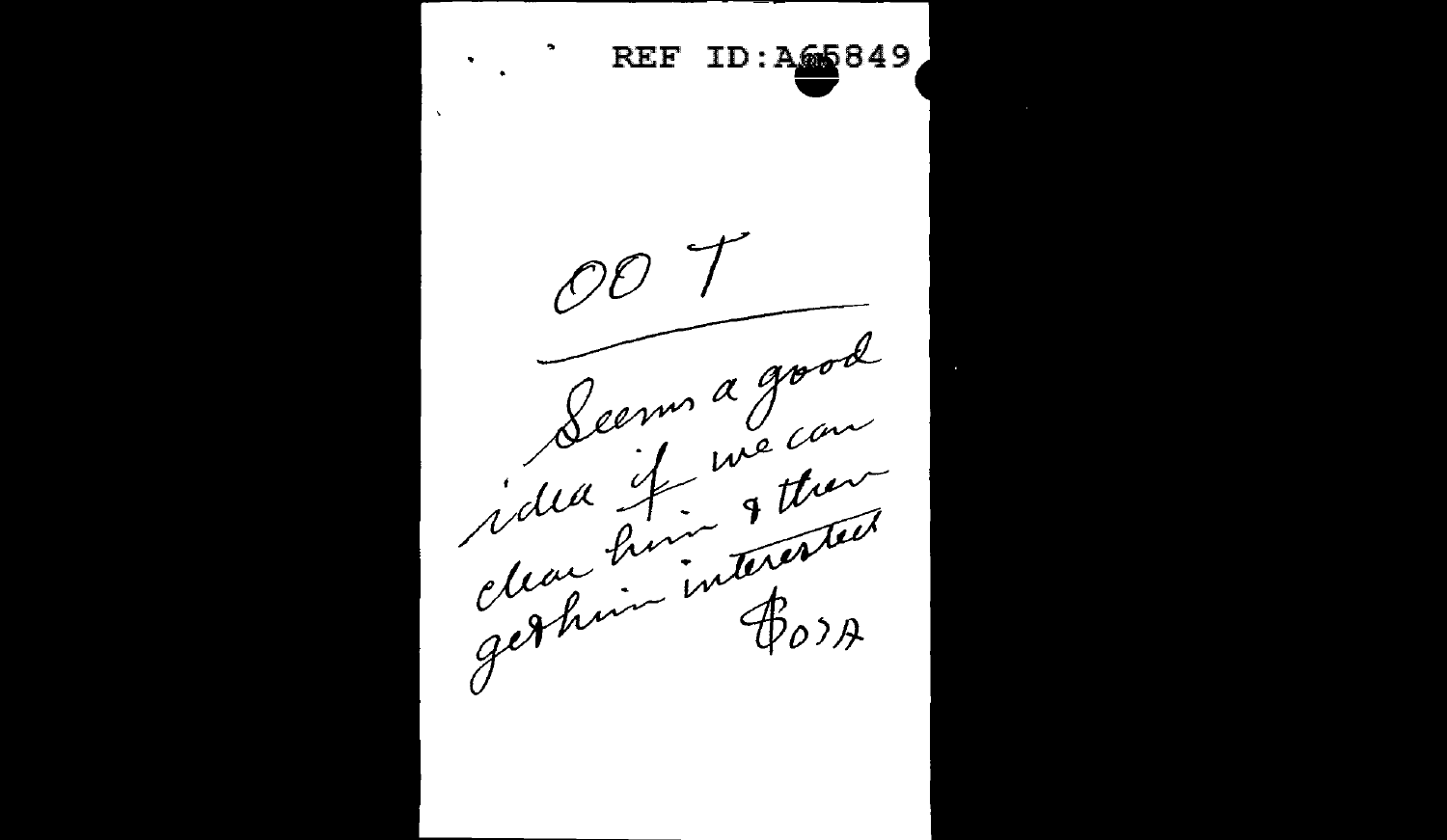|  | REFERID: A65849 |  |
|--|-----------------|--|
|  |                 |  |

 $1400800$ 

DATE:

STANDARD FORM NO. 64

 $0.3A$ 

 $OJAL$ 

Office Memorandum STATES GOVERNMENT

 $\overline{r}$   $\overline{r}$ 

FROM :

SUBJECT:

1. Frust the clearance problem should 2. If wis satisfactorily settled, then von Neumann should probably be contacted I +FSA. It's worth pursuing. the descursions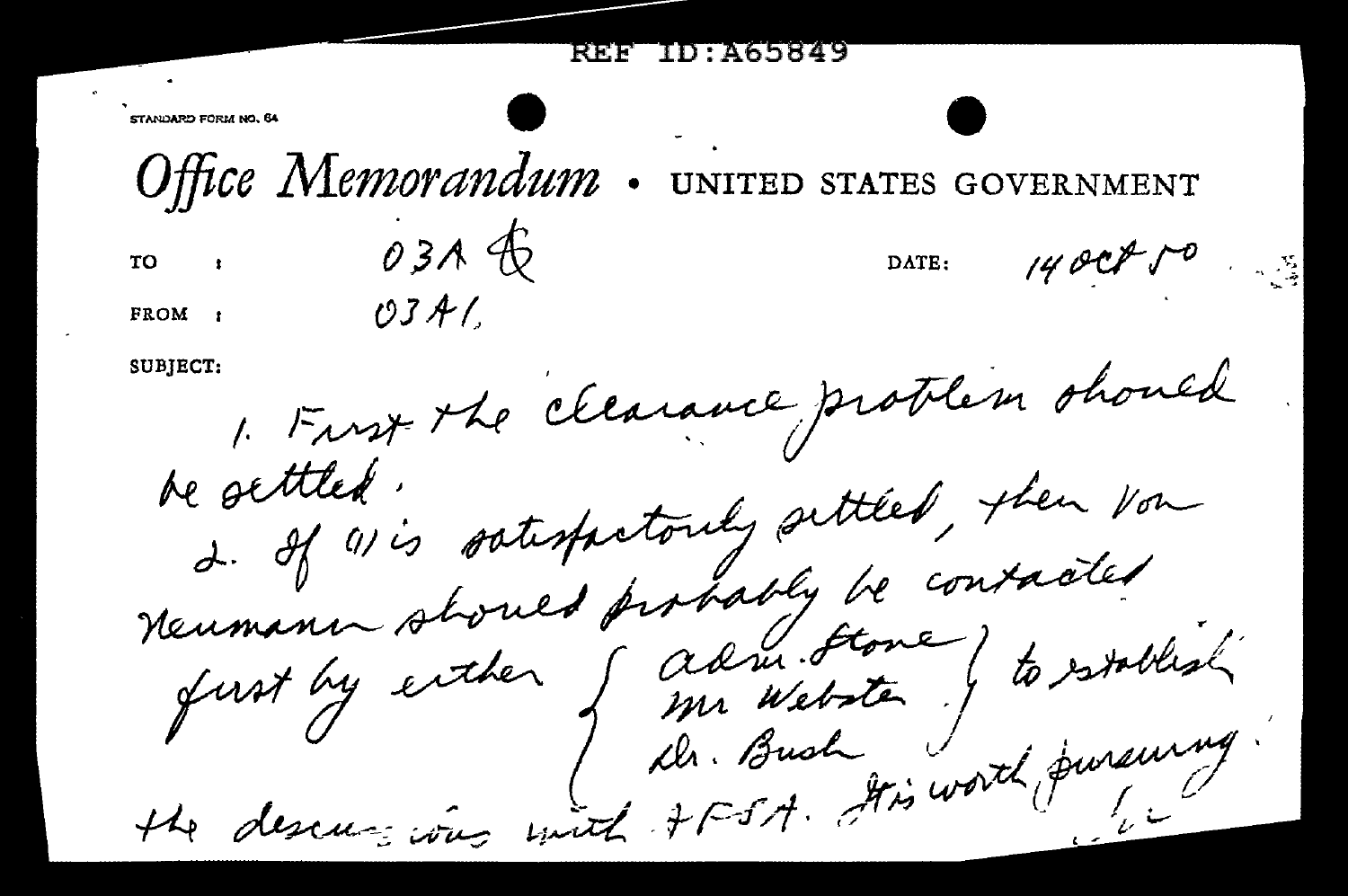**e** REF ID:A65849



12 October 1950

From: To Via<sub>1</sub> AFSA-34  $AFSA-00T$  can define  $\triangle$ AFSA-34<br>AFSA-00T<br>AFSA-03 --- COULUITY

1. It is suggested that AFSA attempt to secure the services of John von Neumann as a consultant on cryptology.

2. John von Neumann is a professor at the Institute for Advanced. Study and is recognized as one of the world's greatest minds by all mathematicians and physicists. Not only is he a brilliant researcher in mathematics and theoretical physics but also a great "idea man". He has done important research in the subjects of statistics, linear operator theory (matrices) and logic and founded the mathematical theory of strategy (game theory). He is easily the world<sup>1</sup>s foremost authority on the logical design and program theory of computing machines. All of these subjects have a direct application to the operations of AFSA.

3. We anticipate no difficulty in clearing von Neumann. Because of his  $\zeta$  extraordinary talents his services are continually used by numerous defence projects, some of them highly confidential. During the war and since he has been one of the top theoreticians on the A-bomb project; he is, of course. Q-cleared. He also consults for the National Advisory Committee for Aeronautics and the Aberdeen proving grounds. He is the head of a computing machine project at Princeton which is supported by the Army.

4. If it is decided. to approach von Neumann, his clearance shouJ.d be completely settled before any overture is made. We must then secure his interest in our problems and convince him that, if he works with us, he will have sufficient scope to justify the use of his time; otherwise, he might very well decline to assist us in view of his many other commitments. To do this we must be prepared to introduce him to the heart of our most difficult problems and explain the exact status of our work at the first consultation.

5. It is the opinion of all the mathematicians in AFSA-34 that von Neumann can make substantial. contributions to the work of AFSA.

HCampaigne

H. Campaigne

| <u>CANFIDENTIAL</u> |  |
|---------------------|--|
| <b>GURTIUEN HAL</b> |  |
|                     |  |
| <b>CONFIDENTIAL</b> |  |
|                     |  |